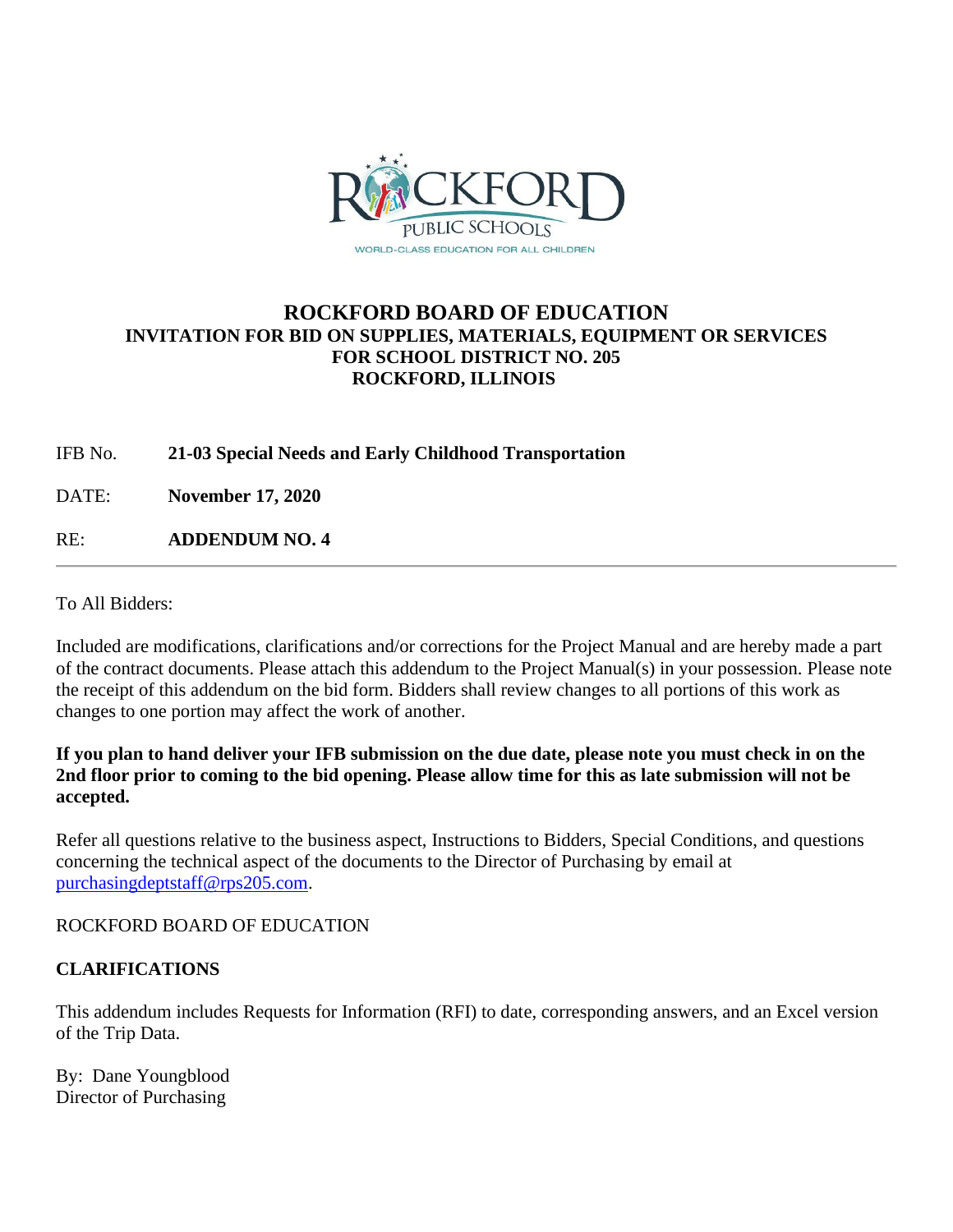### **CLARIFICATIONS**

Below are Requests for Information (RFI) to date and corresponding answers.

- 1. Is the district still planning to be able to dictate certain vehicles for certain students as it has in the past? a. Yes.
- 2. Historically some schools have been known to unload children at the stated unload time, while others were expected to wait on the bus an additional 5-15 minutes at the same school. Will this practice continue?
	- a. It could as these are building level decisions that get made without notice to Transportation.
- 3. Historically after school has started School Administrators have changed the am unload times to something other than what is listed, will this practice continue?
	- a. It could as these are building level decisions that get made without notice to Transportation.
- 4. On the revised bid form for children listed for summer school (item numbers 27, 28, and 29), since we need to multiple costs by 197 days, do we assume that those children go year around (172 regular school days and 25 summer school days)?
	- a. Yes.
- 5. There have always been 2 charges one for a seat if it is a district or parent provided nurse or aide and contractor provided at an hourly rate. Is either one being eliminated?
	- a. Nothing is being eliminated on purpose.
- 6. In the aide line for the contractor provided aide?
	- a. Correct.
- 7. Is district only allowing payroll in the event of a shut down or is it payroll and a fixed %? If it is a fixed % what is that %?
	- a. Language has been included in draft contract included in addendum three.
- 8. Please provide definitions for pricing items; what is double address, etc.? a. A double address is more than one pick-up or drop-off address. We normally only allow one pick-up and one drop-off address. (this is when we pick up at one address and drop off at a different address, for instance, we pick up at home in the am and drop at sitter in pm). Is this being changed?
	- a. This is not being changed.
- 9. In the Supplemental Terms and Conditions of the RFP, the document appears to misstate the insurance required under 625 ILCS 5/12-707.01 which requires "any vehicle that is used for a purpose that requires a school bus driver permit under section 6-104 of this code shall carry a minimum of liability insurance in the amount of \$2,000,000. This minimum insurance requirement may be satisfied by either (i) a \$2,000,000 combined single limit primary commercial automobile policy ; or (ii) a \$1 million primary commercial automobile policy and a minimum \$5,000,000 excess or umbrella liability policy;" Would the district consider amending the requirement under this section to the limits in the statute? And allowing for additional limits under the Umbrella section to achieve the districts ultimate desired limits of coverage?
	- a. No changes to insurance requirements at this time.